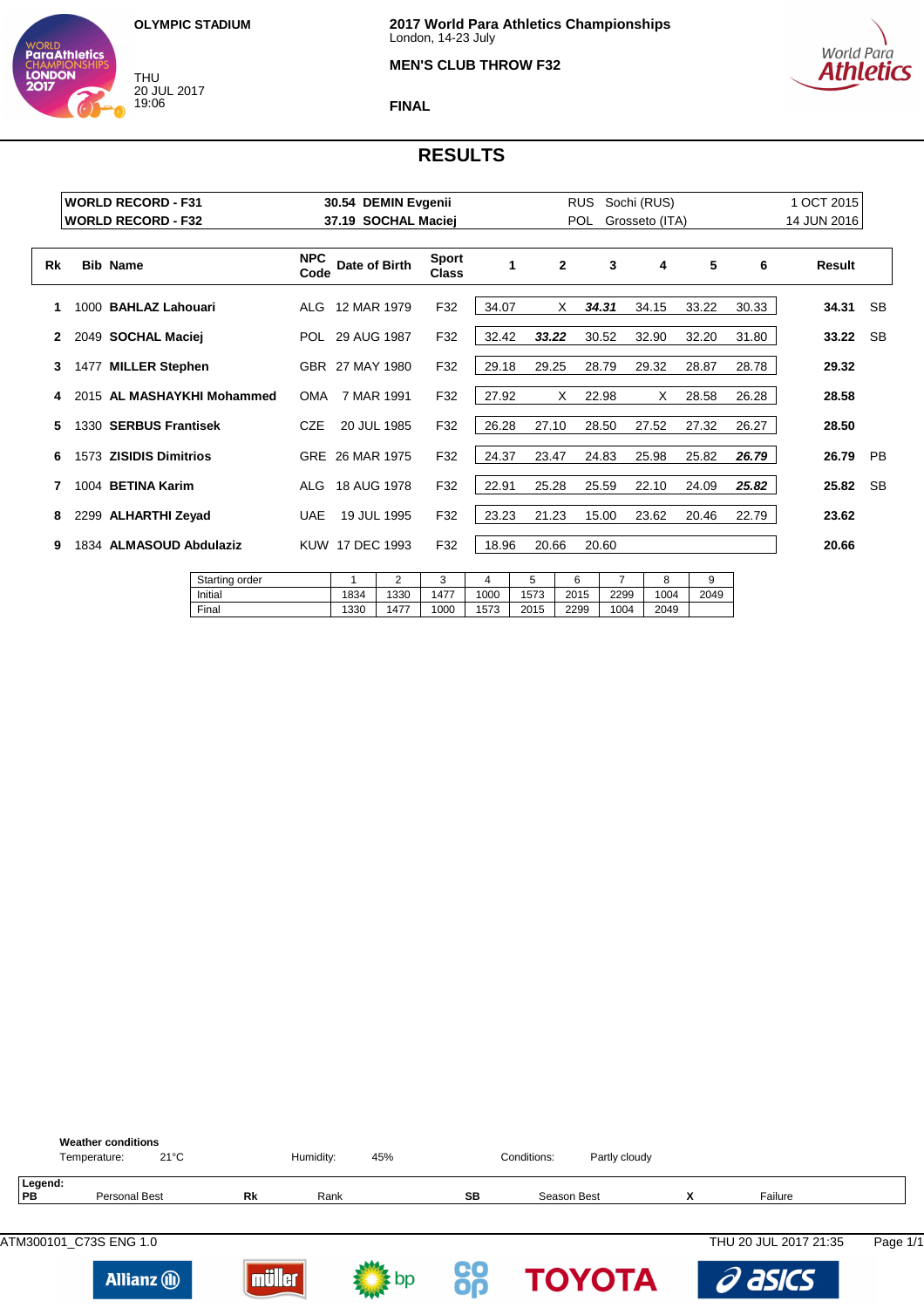MON 17 JUL 2017 10:30

WORLD<br>**ParaAthletics** 

**LONDON** 



#### **MEN'S CLUB THROW F51**



#### **FINAL**

|    | <b>WORLD RECORD</b> |                  |                            |                    |                 |             | 29.96 DIMITRIJEVIC Zeljko    |       |            | <b>SRB</b>     |       | Rio de Janeiro (BRA) |       |       | 16 SEP 2016 |           |
|----|---------------------|------------------|----------------------------|--------------------|-----------------|-------------|------------------------------|-------|------------|----------------|-------|----------------------|-------|-------|-------------|-----------|
|    |                     |                  | <b>CHAMPIONSHIP RECORD</b> |                    |                 |             | 26.29 DIMITRIJEVIC Zeljko    |       |            | <b>SRB</b>     |       | Doha (QAT)           |       |       | 29 OCT 2015 |           |
| Rk |                     | <b>Bib Name</b>  |                            | <b>NPC</b><br>Code | Date of Birth   |             | <b>Sport</b><br><b>Class</b> |       | 1          | $\mathbf{2}$   | 3     | 4                    | 5     | 6     | Result      |           |
| 1. |                     |                  | 2158 DIMITRIJEVIC Zeljko   | <b>SRB</b>         |                 | 4 JAN 1971  | F <sub>51</sub>              | 31.75 | 31.99      |                | 26.96 | 24.02                | 24.31 | 26.07 | 31.99       | <b>WR</b> |
| 2  |                     |                  | 1621 KUMAR Amit Kumar      | <b>IND</b>         | 12 JAN 1985     |             | F <sub>51</sub>              | 29.55 | 28.21      |                | 30.25 | 27.05                | Χ     | 27.86 | 30.25       | <b>AR</b> |
| 3  |                     | 2160 MITIC Milos |                            | <b>SRB</b>         |                 | 4 DEC 1987  | F <sub>51</sub>              | 29.06 | 28.14      |                | 27.86 | 26.66                | 26.55 | 27.12 | 29.06       | <b>PB</b> |
| 4  |                     |                  | 2188 KUREJA Marian         | <b>SVK</b>         |                 | 30 JUL 1980 | F <sub>51</sub>              | 28.06 | 28.27      |                | 29.03 | 25.04                | 23.11 | 23.61 | 29.03       | <b>PB</b> |
| 5  |                     |                  | 1322 BELES Radim           | <b>CZE</b>         |                 | 6 MAR 1973  | F <sub>51</sub>              | 27.03 | 26.13      |                | 26.81 | 24.99                | 25.95 | 25.42 | 27.03       | PB        |
| 6  |                     |                  | 1924 RAMOS HERNANDEZ MS    |                    | MEX 15 APR 1981 |             | F <sub>51</sub>              | 23.54 | 24.64      |                | 26.52 | 23.91                | Χ     | 26.03 | 26.52       | <b>AR</b> |
| 7  |                     |                  | 1012 REZOUANI Walid        | <b>ALG</b>         | 11 JUN 1989     |             | F <sub>51</sub>              |       | X<br>23.86 |                | 25.60 | 21.00                | X.    | X     | 25.60       |           |
| 8  |                     |                  | 1324 ENGE Michal           | <b>CZE</b>         | 17 DEC 1985     |             | F <sub>51</sub>              | 20.18 | 24.65      |                | 24.86 | X                    | 20.77 | 22.61 | 24.86       |           |
| 9  |                     | 1333 ZACH Martin |                            | CZE                | 13 NOV 1985     |             | F <sub>51</sub>              | 23.29 | 24.46      |                | 24.20 |                      |       |       | 24.46       |           |
| 10 | 1607 Dharambir      |                  |                            | <b>IND</b>         |                 | 18 JAN 1989 | F <sub>51</sub>              | 22.34 | 20.69      |                | 21.03 |                      |       |       | 22.34       |           |
| 11 | 2152 PLAVCAK Luka   |                  |                            | SLO.               | 11 NOV 1990     |             | F <sub>51</sub>              | 13.36 | 15.46      |                | X     |                      |       |       | 15.46       |           |
|    |                     |                  | Starting order             | $\mathbf{1}$       | $\overline{2}$  | 3           | 4                            | 5     | 6          | $\overline{7}$ | 8     | 9                    | 10    | 11    |             |           |
|    | Initial             |                  |                            | 2188               | 1012            | 2158        | 1333                         | 1924  | 1621       | 1322           | 1607  | 2160                 | 1324  | 2152  |             |           |
|    |                     |                  | Final                      | 2188               | 1012            | 2158        | 1924                         | 1621  | 1322       | 2160           | 1324  |                      |       |       |             |           |











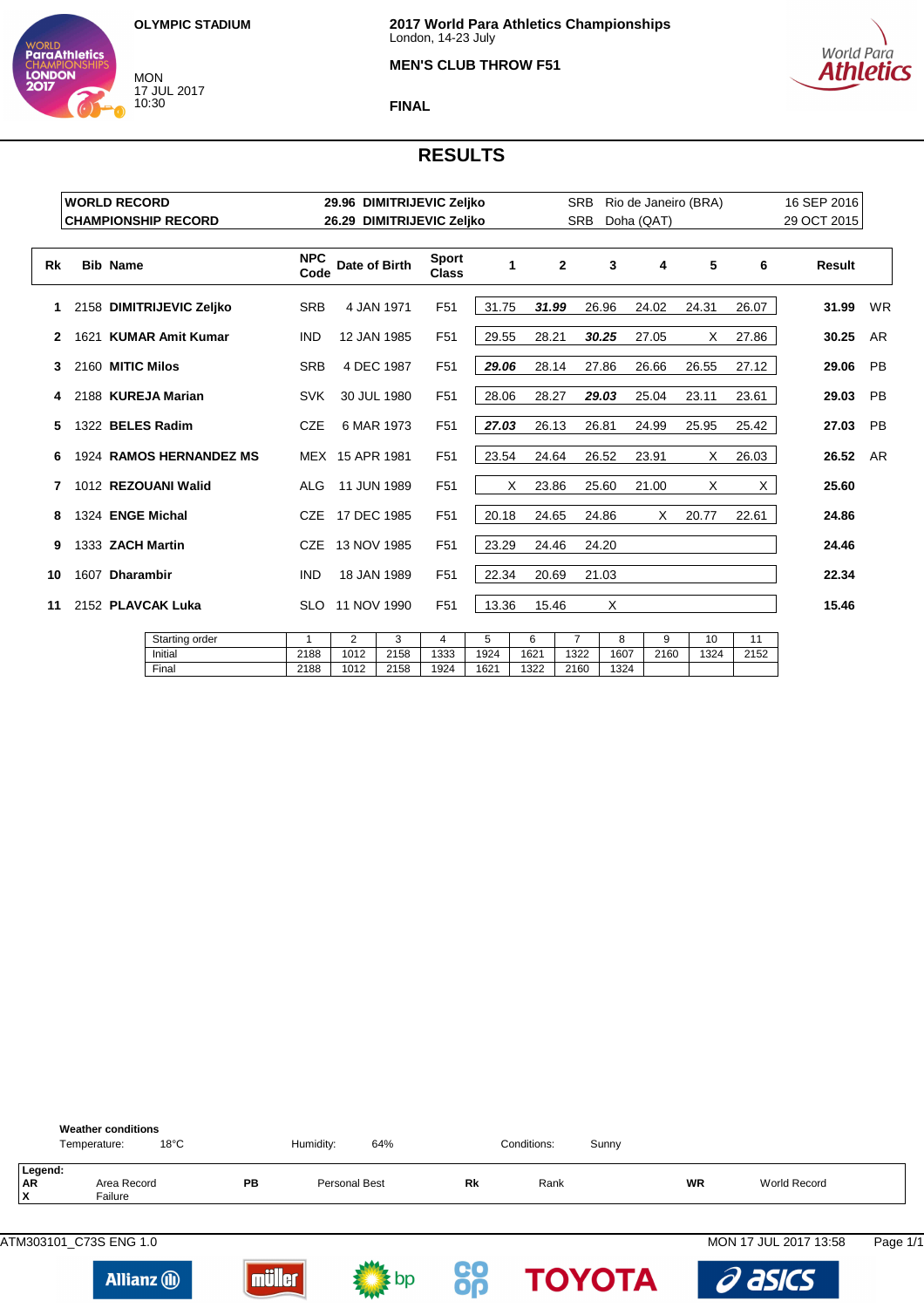SAT 22 JUL 2017 10:05

WORLD<br>**ParaAthletics** 

**LONDON** 



### **MEN'S DISCUS THROW F34**



**FINAL**

|    | <b>WORLD RECORD - F33</b>    | 31.03 ALNAKHLI Hani |                    |                 |                    | KSA                   | Dubai (UAE) |                |            |            | 20 MAR 2017 |            |                |               |           |
|----|------------------------------|---------------------|--------------------|-----------------|--------------------|-----------------------|-------------|----------------|------------|------------|-------------|------------|----------------|---------------|-----------|
|    | <b>WORLD RECORD - F34</b>    |                     | 43.29              |                 | <b>Record Mark</b> |                       |             |                | <b>IPC</b> | Bonn (GER) |             |            |                | 2015          |           |
|    |                              |                     |                    |                 |                    |                       |             |                |            |            |             |            |                |               |           |
| Rk | <b>Bib Name</b>              |                     | <b>NPC</b><br>Code | Date of Birth   |                    | Sport<br><b>Class</b> | 1           | $\overline{2}$ | 3          | 4          | 5           |            | 6              | <b>Result</b> |           |
| 1  | 1228 WANG Yanzhang           |                     |                    | CHN 31 MAY 1991 |                    | F34                   | X           | X              | 36.49      | 36.61      | 37.16       |            | X              | 37.16         |           |
| 2  | 1661 SALEH FARAJZADEH Siamak | IRI                 |                    | 26 DEC 1977     |                    | F34                   | 30.03       | 33.74          | 34.04      | X          | 35.02       | 34.98      |                | 35.02         |           |
| 3  | 2247 KRID Mohamed Ali        |                     |                    | TUN 12 MAY 1991 |                    | F34                   | 32.81       | 34.35          | 33.35      | 32.11      | X           |            | $\mathsf{X}^-$ | 34.35         | <b>SB</b> |
| 4  | 1270 VALENCIA Mauricio       |                     |                    | COL 28 DEC 1987 |                    | F34                   | 22.08       | 33.33          | 31.70      | 33.62      | 34.03       | 30.34      |                | 34.03         |           |
| 5  | 2095 ABDULRAHMAN AA          |                     | QAT                | 7 SEP 1988      |                    | F34                   | 28.93       | X              | X          | 32.35      | X           |            | X.             | 32.35         | <b>SB</b> |
| 6  | 1826 ALNAKHLI Hani           |                     |                    | KSA 14 MAR 1986 |                    | F33                   | 27.87       | 26.73          | 27.34      | 24.53      | 27.31       | 26.78      |                | 27.87         |           |
|    | 2024 GLAB Michal             |                     | POL                | 25 OCT 1992     |                    | F34                   | 27.41       | 27.23          | 26.80      | 25.75      | X           | 25.87      |                | 27.41         |           |
| 8  | 1702 CAMPOCCIO Giuseppe      | <b>ITA</b>          |                    | 19 OCT 1966     |                    | F33                   | 23.60       | 24.83          | 24.86      | 22.48      |             | X<br>24.01 |                | 24.86         |           |
| 9  | 1530 SCHEIL Daniel           |                     |                    | GER 13 JAN 1973 |                    | F33                   | 24.84       | Х              | X          |            |             |            |                | 24.84         |           |
| 10 | 1949 BARANIN Radmilo         |                     |                    | MNE 28 MAR 1982 |                    | F34                   | 21.65       | 21.28          | 21.94      |            |             |            |                | 21.94         | <b>SB</b> |
| 11 | 1323 DVORAK Martin           |                     | <b>CZE</b>         | 26 APR 1994     |                    | F34                   | 18.31       | 19.00          | 20.36      |            |             |            |                | 20.36         |           |
|    | 1859 SAEED Mohamad           | <b>LBA</b>          | 12 JAN 1992        |                 | F34                |                       |             |                |            |            |             |            | <b>DNS</b>     |               |           |
|    | Starting order               | $\mathbf 1$         | $\overline{2}$     | 3               | 4                  | 5                     | 6           | $\overline{7}$ | 8          | 9          | 10          | 11         | 12             |               |           |
|    | Initial                      | 1530                | 2095               | 1949            | 1323               | 1702                  | 1826        | 1228           | 1661       | 1270       | 1859        | 2024       | 2247           |               |           |
|    | Final                        | 2095                | 1702               | 1826            | 1228               | 1661                  | 1270        | 2024           | 2247       |            |             |            |                |               |           |

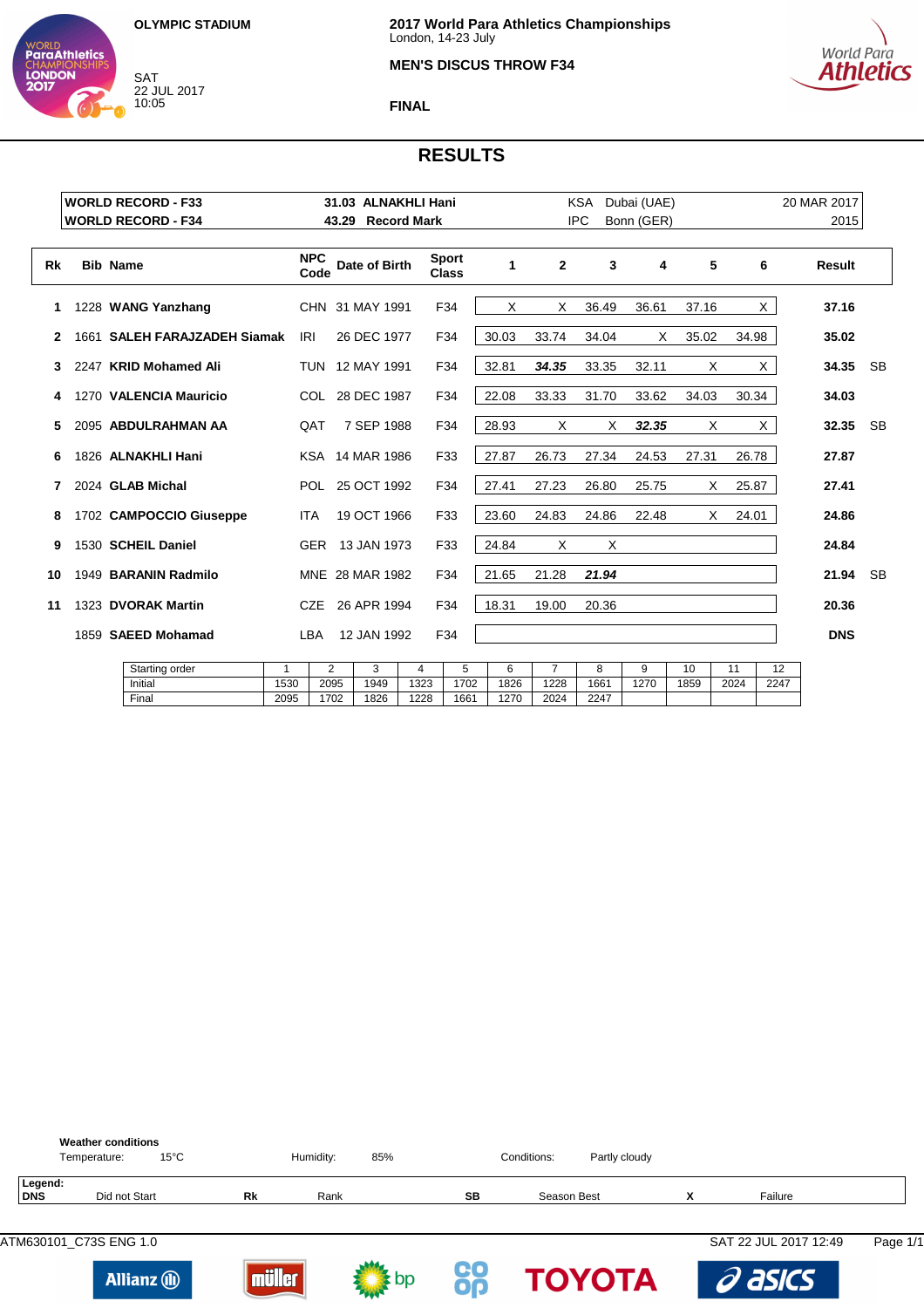

**LONDON** 

### **MEN'S DISCUS THROW F52**



#### **FINAL**

|    |      | <b>WORLD RECORD - F51</b>        |                    | 13.17 BERRAHAL Mohamed |                              |       |              | <b>ALG</b> | Doha (QAT)      |       |       | 25 OCT 2015 |           |
|----|------|----------------------------------|--------------------|------------------------|------------------------------|-------|--------------|------------|-----------------|-------|-------|-------------|-----------|
|    |      | <b>CHAMPIONSHIP RECORD - F51</b> |                    | 13.17 BERRAHAL Mohamed |                              |       |              | ALG        | Doha (QAT)      |       |       | 25 OCT 2015 |           |
|    |      | <b>WORLD RECORD - F52</b>        |                    | 23.09 ROCHA Andre      |                              |       |              | <b>BRA</b> | São Paulo (BRA) |       |       | 4 JUN 2017  |           |
|    |      | <b>CHAMPIONSHIP RECORD - F52</b> |                    | 21.44 APINIS Aigars    |                              |       |              | LAT        | Doha (QAT)      |       |       | 25 OCT 2015 |           |
|    |      |                                  |                    |                        |                              |       |              |            |                 |       |       |             |           |
| Rk |      | <b>Bib Name</b>                  | <b>NPC</b><br>Code | Date of Birth          | <b>Sport</b><br><b>Class</b> | 1     | $\mathbf{2}$ |            | 3<br>4          | 5     | 6     | Result      |           |
| 1  |      | 1139 ROCHA Andre                 |                    | BRA 15 APR 1977        | F <sub>52</sub>              | 17.68 | 19.39        | 19.47      | 23.80           | 21.86 | 18.57 | 23.80       | <b>WR</b> |
| 2  |      | 1848 APINIS Aigars               | LAT                | 9 JUN 1973             | F <sub>52</sub>              | 20.87 | 20.79        | 20.94      | 21.95           | 21.71 | 21.70 | 21.95       | AR        |
| 3  |      | 1293 SANDOR Velimir              | <b>CRO</b>         | 6 OCT 1985             | F <sub>52</sub>              | 17.85 | 17.95        |            | X<br>17.39      | 17.80 | 17.69 | 17.95       |           |
| 4  |      | 1870 SKUCAS Kestutis             | LTU                | 27 AUG 1967            | F <sub>52</sub>              | 17.11 | 17.41        | 17.18      | 15.88           | 14.83 | 16.46 | 17.41       | PB        |
| 5. |      | 2026 JACHIMOWICZ Robert          | POL                | 7 JUN 1967             | F <sub>52</sub>              | X     | 16.10        |            | X<br>16.76      | 15.11 | 17.20 | 17.20       |           |
| 6  |      | 1918 de SANTOS E. EA             |                    | MEX 20 JUN 1990        | F <sub>52</sub>              | 16.53 | 16.02        | 16.16      | 16.12           | 16.03 | 16.21 | 16.53       | <b>PB</b> |
| 7  |      | 2025 IMIANOWSKI Adrian           |                    | POL 27 NOV 1992        | F <sub>52</sub>              | 15.68 | 15.08        | 15.37      | 16.20           | 16.23 | 16.43 | 16.43       | PB        |
| 8  |      | 2151 PLANK Henrik                | SLO.               | 23 AUG 1974            | F <sub>52</sub>              | 14.88 | 14.57        |            | Χ<br>13.67      | 14.10 | 14.49 | 14.88       |           |
| 9  |      | 1327 KONECNY Voitech             | <b>CZE</b>         | 28 NOV 1992            | F <sub>52</sub>              | 12.64 | 13.36        | 13.56      |                 |       |       | 13.56       | PB        |
| 10 |      | 1557 KARAGIANNIS Kostas          | <b>GRE</b>         | 20 JUL 1980            | F <sub>52</sub>              | 11.98 | 12.01        | 12.68      |                 |       |       | 12.68       |           |
| 11 |      | 1687 GUMAR Qahtan                | <b>IRQ</b>         | 7 JAN 1978             | F <sub>52</sub>              | Χ     | 12.34        | 12.06      |                 |       |       | 12.34       |           |
|    | 1621 | <b>KUMAR Amit Kumar</b>          | <b>IND</b>         | 12 JAN 1985            | F <sub>51</sub>              |       |              |            |                 |       |       | <b>DNS</b>  |           |
|    |      |                                  |                    |                        |                              |       |              |            |                 |       |       |             |           |

| Starting order |      | ∸    |      |      |      |      |      |      |      | 10   |     | . .  |
|----------------|------|------|------|------|------|------|------|------|------|------|-----|------|
| Initial        | 1848 | 1293 | 1870 | 1918 | 1687 | 2026 | 2151 | 139  | 2025 | 1327 | 557 | 1621 |
| Final          | 1848 | 1293 | 1870 | 1918 | 2026 | 2151 | 1139 | 2025 |      |      |     |      |

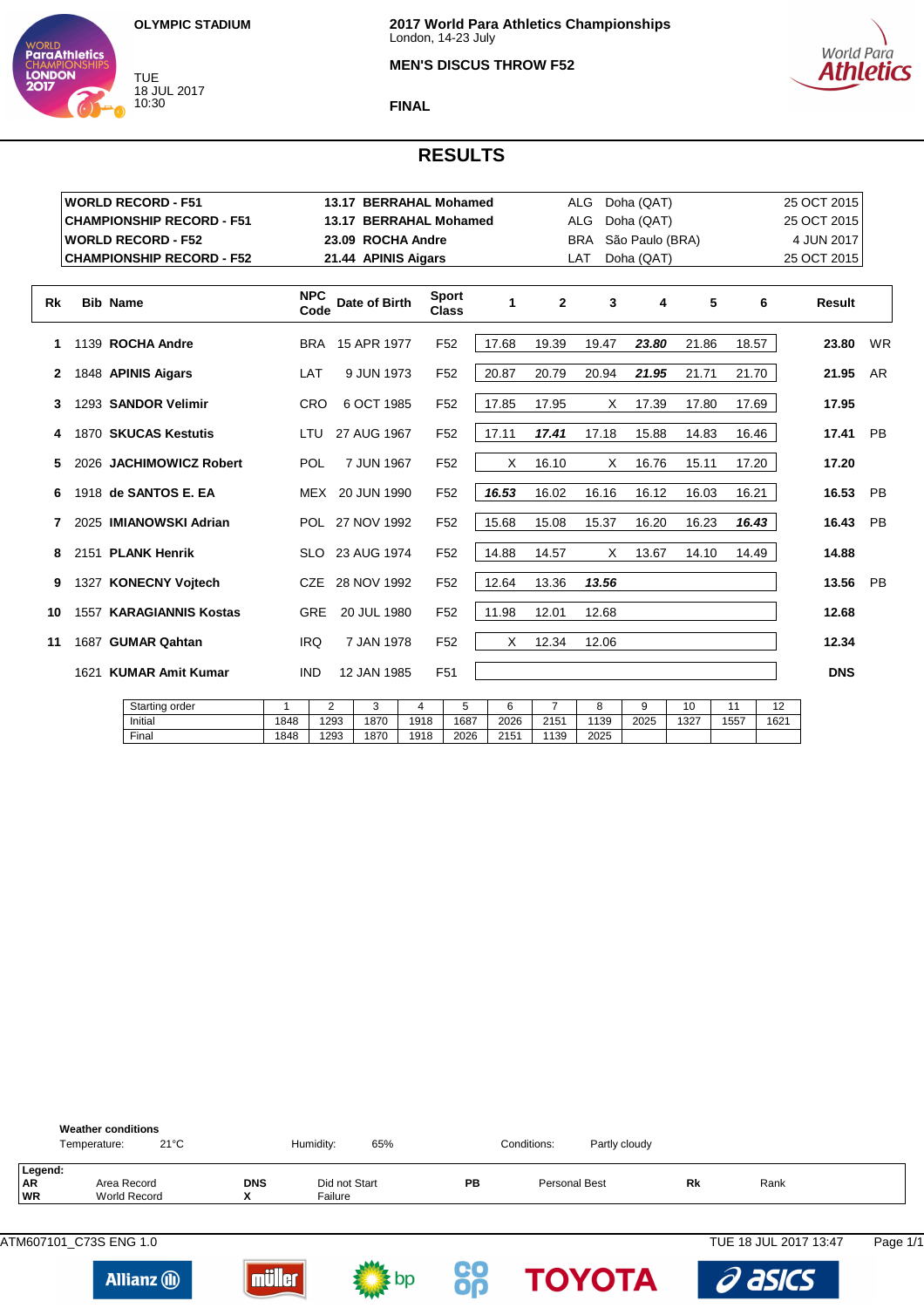SAT 15 JUL 2017 10:03

WORLD<br>**ParaAthletics** 

**CHAMPION**<br>**LONDON** 

Final



## **MEN'S JAVELIN THROW F55**



### **FINAL**

|    | <b>WORLD RECORD</b><br><b>CHAMPIONSHIP RECORD</b> |                              |                    | 32.01 YUSEINOV Mustafa |      |                              | 35.30 NADERI DARBAGHSHAY Ali |              | <b>IRI</b><br><b>BUL</b> | Athens (GRE)<br>Doha (QAT) |       |          | 22 SEP 2004<br>26 OCT 2015 |    |
|----|---------------------------------------------------|------------------------------|--------------------|------------------------|------|------------------------------|------------------------------|--------------|--------------------------|----------------------------|-------|----------|----------------------------|----|
|    |                                                   |                              |                    |                        |      |                              |                              |              |                          |                            |       |          |                            |    |
| Rk | <b>Bib Name</b>                                   |                              | <b>NPC</b><br>Code | Date of Birth          |      | <b>Sport</b><br><b>Class</b> | 1                            | $\mathbf{2}$ | 3                        | 4                          | 5     | 6        | Result                     |    |
| 1  | 2162 ZARIC Milos                                  |                              | <b>SRB</b>         | 27 SEP 1987            |      | F <sub>55</sub>              | 30.83                        | 29.36        | 29.85                    | Χ                          | X     | $\times$ | 30.83                      | SB |
| 2  |                                                   | 1134 LICURGO FERREIRA Jonas  | <b>BRA</b>         | 7 NOV 1969             |      | F <sub>55</sub>              | X                            | 25.99        | X                        | X                          | 29.05 | X.       | 29.05                      |    |
| 3  |                                                   | 1376 ELSAYED Yaser Abdelaziz | EGY                | 13 FEB 1978            |      | F <sub>55</sub>              | 28.63                        | 28.46        | 27.57                    | X                          | 28.35 | 27.58    | 28.63                      |    |
| 4  |                                                   | 1166 YUSEINOV Mustafa        | <b>BUL</b>         | 24 SEP 1970            |      | F <sub>55</sub>              | 27.73                        | 27.32        | 27.72                    | X                          | 27.42 | 26.66    | 27.73                      |    |
| 5  |                                                   | 1873 VERBAVICIUS Ramunas     | LTU                | 7 APR 1986             |      | F <sub>55</sub>              | 27.16                        | 26.83        | 27.43                    | 25.32                      | 26.67 | 26.53    | 27.43                      | PB |
| 6  | 1162 KIRYAKOV Georgi                              |                              |                    | BUL 24 DEC 1985        |      | F <sub>55</sub>              | 26.13                        | 26.50        | 26.68                    | 25.31                      | 26.64 | 25.93    | 26.68                      |    |
|    |                                                   | 2032 KREZELOK Joachim        | POL                | 5 APR 1990             |      | F <sub>55</sub>              | 25.55                        | X            | X                        | 25.11                      | X     | $\times$ | 25.55                      |    |
| 8  | 1626 PHOGAT Sunil                                 |                              | <b>IND</b>         | 4 MAY 1980             |      | F <sub>55</sub>              | 22.74                        | 23.55        | 23.75                    | 21.56                      | X.    | 22.72    | 23.75                      |    |
| 9  |                                                   | 1572 VARYTIMIDIS Charalampos | <b>GRE</b>         | 19 JUL 1988            |      | F <sub>55</sub>              | 22.41                        | X            | 23.14                    |                            |       |          | 23.14                      |    |
| 10 | 1329 SCAMBURA Dusan                               |                              |                    | CZE 14 NOV 1966        |      | F <sub>55</sub>              | 21.13                        | 21.88        | 21.21                    |                            |       |          | 21.88                      |    |
|    |                                                   | Starting order               | 1                  | 2                      | 3    | 4                            | 5                            | 6            | $\overline{7}$           | 8                          | 9     | 10       |                            |    |
|    |                                                   | Initial                      | 2162               | 1166                   | 1873 | 1626                         | 1572                         | 1376         | 1162                     | 1329                       | 1134  | 2032     |                            |    |

|               | <b>Weather conditions</b><br>$18^{\circ}$ C<br>Temperature: |           | Humidity: | 67%  |    | Conditions: | Partly cloudy |   |                       |          |
|---------------|-------------------------------------------------------------|-----------|-----------|------|----|-------------|---------------|---|-----------------------|----------|
| Legend:<br>PB | <b>Personal Best</b>                                        | <b>Rk</b> | Rank      |      | SB | Season Best |               | x | Failure               |          |
|               |                                                             |           |           |      |    |             |               |   | SAT 15 JUL 2017 12:51 | Page 1/1 |
|               | <b>Allianz</b> (i)                                          | iüller    |           | ∵ pp | CO |             | <b>TOYOTA</b> |   | a asics               |          |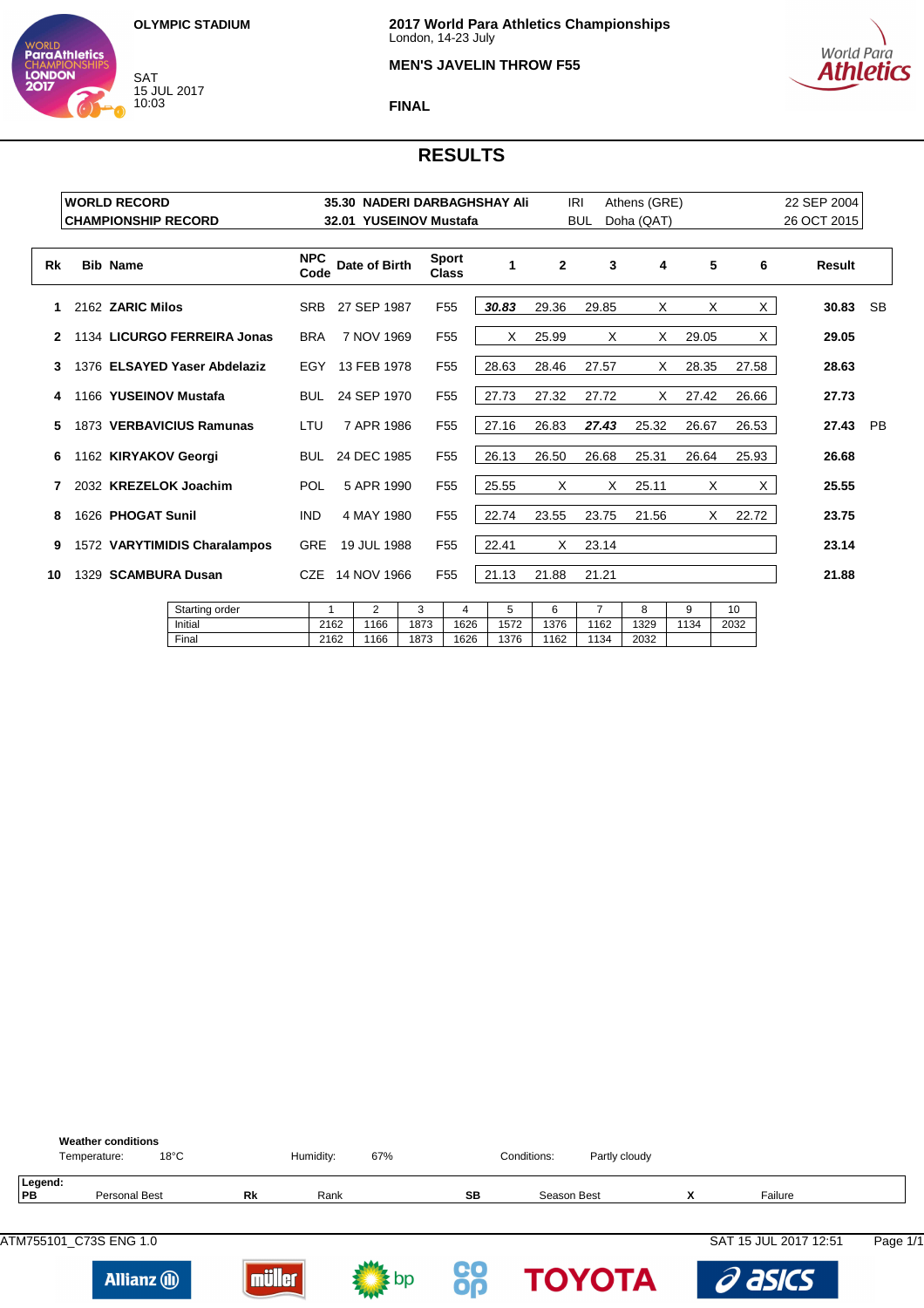FRI 21 JUL 2017 19:22

WORLD<br>**ParaAthletics** 

**CHAMPION**<br>**LONDON** 



## **MEN'S SHOT PUT F53**



### **FINAL**

| 16 SEP 2008<br>6 SEP 2006 |          |      | Beijing (CHN)<br>Assen (NED) | MEX<br>MEX |              |      |                              | 8.72 MAXIMO de JESUS Mauro<br>8.42 MAXIMO de JESUS Mauro |                    | <b>WORLD RECORD</b><br><b>CHAMPIONSHIP RECORD</b> |      |    |
|---------------------------|----------|------|------------------------------|------------|--------------|------|------------------------------|----------------------------------------------------------|--------------------|---------------------------------------------------|------|----|
| Result                    | 6        | 5    | 4                            | 3          | $\mathbf{2}$ | 1    | <b>Sport</b><br><b>Class</b> | Date of Birth                                            | <b>NPC</b><br>Code | <b>Bib Name</b>                                   |      | Rk |
| 8.35<br>AR.               | 8.35     | 7.90 | 7.37                         | 8.16       | 7.98         | 7.65 | F <sub>53</sub>              | 24 OCT 1977                                              | IRI                | 1656 MOKHTARI HEMAMI Alireza                      |      |    |
| 8.13<br><b>SB</b>         | 7.83     | 7.91 | 7.88                         | X          | 8.13         | 7.95 | F <sub>53</sub>              | 20 JUL 1968                                              | <b>USA</b>         | 2374 SEVERN Scot                                  |      | 2  |
| 7.96                      | 7.96     | 7.65 | 7.89                         | 7.58       | 6.94         | 7.70 | F <sub>53</sub>              | 25 SEP 1959                                              | IRI                | 1646 AZIMI Asadollah                              |      | 3  |
| 7.85<br><b>SB</b>         | 7.70     | 7.85 | 7.52                         | 7.18       | X            | X    | F <sub>53</sub>              | 30 SEP 1980                                              | <b>CZE</b>         | 1326 KISY Ales                                    |      | 4  |
| 6.46                      | 6.46     | 6.13 | 6.25                         | X          | X            | 6.46 | F <sub>53</sub>              | MEX 24 FEB 1995                                          |                    | 1922 ORTIZ MONROY Erick                           |      | 5  |
| 6.46                      | 5.84     | 6.46 | 6.08                         | 6.43       | 6.42         | 6.31 | F <sub>53</sub>              | 29 AUG 1948                                              | <b>JPN</b>         | 1743 OI Toshie                                    |      | 6  |
| 5.79                      | 5.79     | 5.68 | 5.55                         | 5.76       | 5.48         | 5.76 | F <sub>53</sub>              | CRO 30 AUG 1977                                          |                    | 1292 PRESECAN Marijan                             |      | 7  |
| 5.58                      | $\times$ | X    | 5.32                         | X          | 5.58         | X    | F <sub>53</sub>              | 29 AUG 1980                                              | JAM                | 1719 CUNNINGHAM Alphanso                          |      | 8  |
| 5.33                      |          |      |                              | 5.29       | 5.33         | 5.31 | F <sub>53</sub>              | POL 22 AUG 1990                                          |                    | <b>MRZYGLOCKI Damian</b>                          | 2037 | 9  |
|                           |          |      |                              |            |              |      |                              |                                                          |                    |                                                   |      |    |

| Starting order |      | $\sqrt{2}$<br>∼ | $\sqrt{2}$<br>$\overline{\phantom{a}}$ |      |      |      |      |      | У    |
|----------------|------|-----------------|----------------------------------------|------|------|------|------|------|------|
| Initial        | 1646 | 2037            | 743                                    | 1656 | 1292 | 2374 | 1719 | 1326 | 1922 |
| Final          | 1646 | 1743            | 656                                    | 1292 | 2374 | '719 | 1326 | 1922 |      |
|                |      |                 |                                        |      |      |      |      |      |      |

|                      | <b>Weather conditions</b><br>Temperature: | $22^{\circ}$ C      |              | Humidity: | 46%  |          | Conditions:<br>Sunny |   |                       |          |
|----------------------|-------------------------------------------|---------------------|--------------|-----------|------|----------|----------------------|---|-----------------------|----------|
| Legend:<br><b>AR</b> | Area Record                               |                     | Rk           | Rank      |      | SB       | Season Best          | X | Failure               |          |
|                      |                                           |                     |              |           |      |          |                      |   | FRI 21 JUL 2017 22:08 | Page 1/1 |
|                      |                                           | <b>Allianz</b> (ii) | 99<br>iiller |           | : bp | CO<br>OQ | <b>TOYOTA</b>        |   | a asics               |          |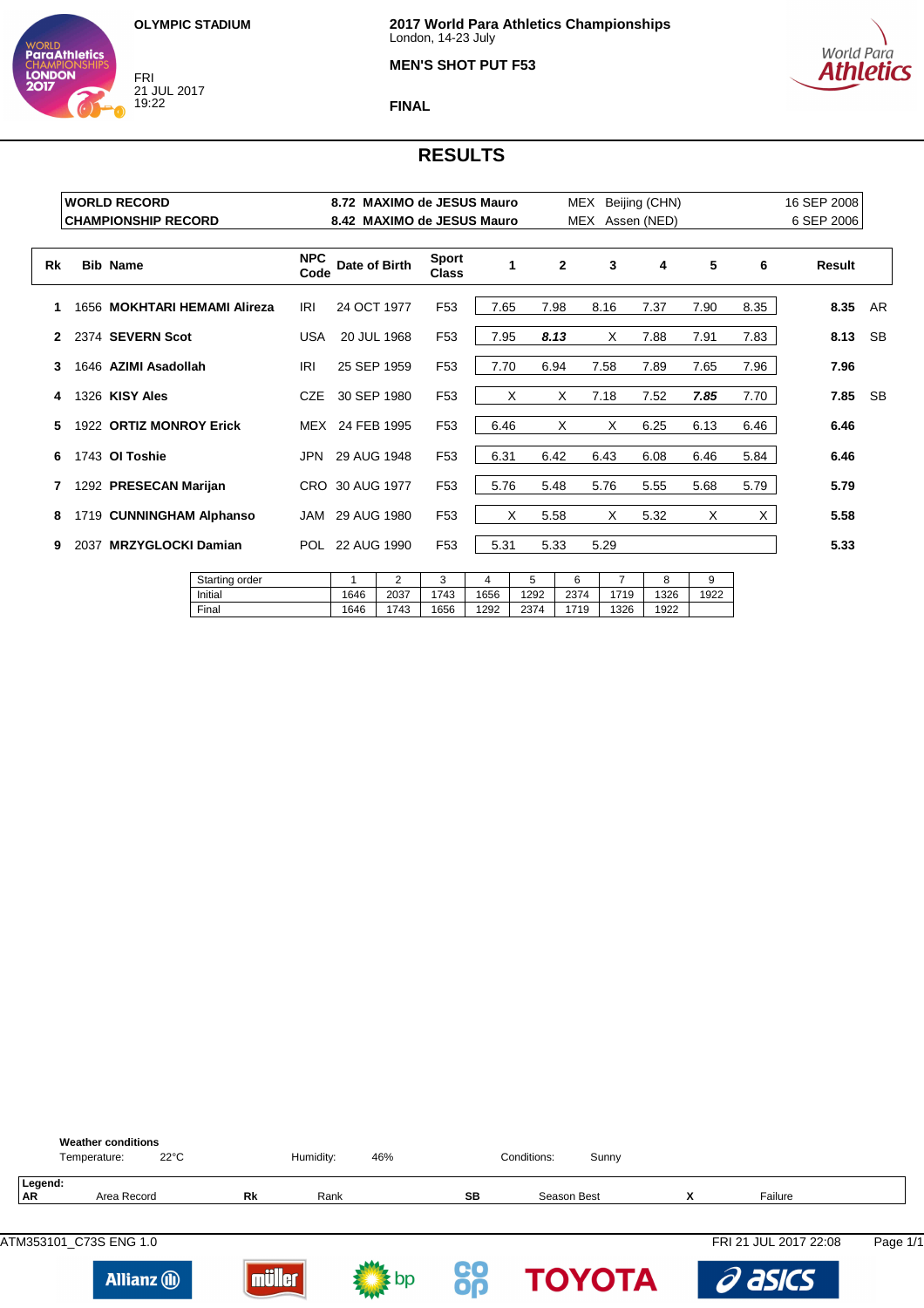FRI 14 JUL 2017 19:00

WORLD<br>**ParaAthletics** 

**CHAMPION**<br>**LONDON** 

# **WOMEN'S CLUB THROW F32**



**FINAL**

|    |      | <b>WORLD RECORD - F32</b>  |                    | 26.93 IBRAHMI Maroua   |                |       |              | TUN   | Rio de Janeiro (BRA) |       |       | 9 SEP 2016 |  |
|----|------|----------------------------|--------------------|------------------------|----------------|-------|--------------|-------|----------------------|-------|-------|------------|--|
| Rk |      | <b>Bib Name</b>            | <b>NPC</b><br>Code | Date of Birth          | Sport<br>Class | 1     | $\mathbf{2}$ | 3     | 4                    | 5     | 6     | Result     |  |
| 1  |      | 1015 GASMI Mounia          | ALG                | 2 JUN 1990             | F32            | 23.90 | 25.07        | 24.70 | 22.29                | 23.34 | 22.52 | 25.07      |  |
|    | 2257 | <b>IBRAHMI Maroua</b>      | TUN                | 19 SEP 1988            | F32            | 23.04 | 23.67        | 24.07 | 22.02                | 24.52 | 23.86 | 24.52 SB   |  |
| 3  |      | 1505 PRESCOTT Gemma        |                    | GBR 25 SEP 1983        | F32            | 18.24 | 19.37        | 19.66 | 16.76                | 19.97 | 19.76 | 19.97      |  |
| 4  |      | 2340 MOSKALENKO Anastasija |                    | <b>UKR 16 AUG 2000</b> | F32            | 17.77 | 17.42        | 16.38 | 16.28                | 13.03 | 14.57 | 17.77      |  |
| 5. |      | 2306 ALKTEBI Noura         | <b>UAE</b>         | 3 DEC 1992             | F32            | 13.62 | 15.72        | 17.10 | 15.68                | 16.75 | 15.36 | 17.10      |  |
| 6  |      | 1338 MUZIKOVA Anna         |                    | CZE 15 OCT 1997        | F32            | 15.01 | 15.47        | 15.46 | 14.98                | 15.77 | 15.00 | 15.77      |  |
|    |      | 2310 SARA ALQUBAISI Sara   | UAE                | 20 JAN 1985            | F32            | X     | 14.45        | 15.03 | X                    | X     | 15.19 | 15.19      |  |
| 8  |      | 1500 HUNNISETT Abbie       |                    | GBR 28 OCT 1995        | F32            | 13.18 | 15.02        | X     | X                    | X     | X     | 15.02      |  |
| 9  | 2067 | <b>SLOMKA Katarzyna</b>    |                    | POL 22 NOV 1990        | F32            | 12.97 | 12.99        | 13.68 |                      |       |       | 13.68      |  |

| Starting order |      | ∸    | u    |      |      |      |      |      |      |
|----------------|------|------|------|------|------|------|------|------|------|
| Initial        | 1505 | 2310 | 2257 | 2306 | 2067 | 1500 | 1015 | 1338 | 2340 |
| Final          | 1505 | 2310 | 2257 | 2306 | 1500 | 1015 | 1338 | 2340 |      |

|                      | <b>Weather conditions</b><br>Temperature: | $20^{\circ}$ C |        | Humidity:   | 58%  |                 | Conditions: | Partly cloudy |                       |          |
|----------------------|-------------------------------------------|----------------|--------|-------------|------|-----------------|-------------|---------------|-----------------------|----------|
| Legend:<br><b>Rk</b> | Rank                                      |                | SB     | Season Best |      | х               | Failure     |               |                       |          |
|                      | ATW300101_C73S ENG 1.0                    |                |        |             |      |                 |             |               | FRI 14 JUL 2017 21:34 | Page 1/1 |
|                      | <b>Allianz</b> (ii)                       |                | hüller |             | ≵ bp | <b>CO</b><br>00 |             | <b>TOYOTA</b> | a asics               |          |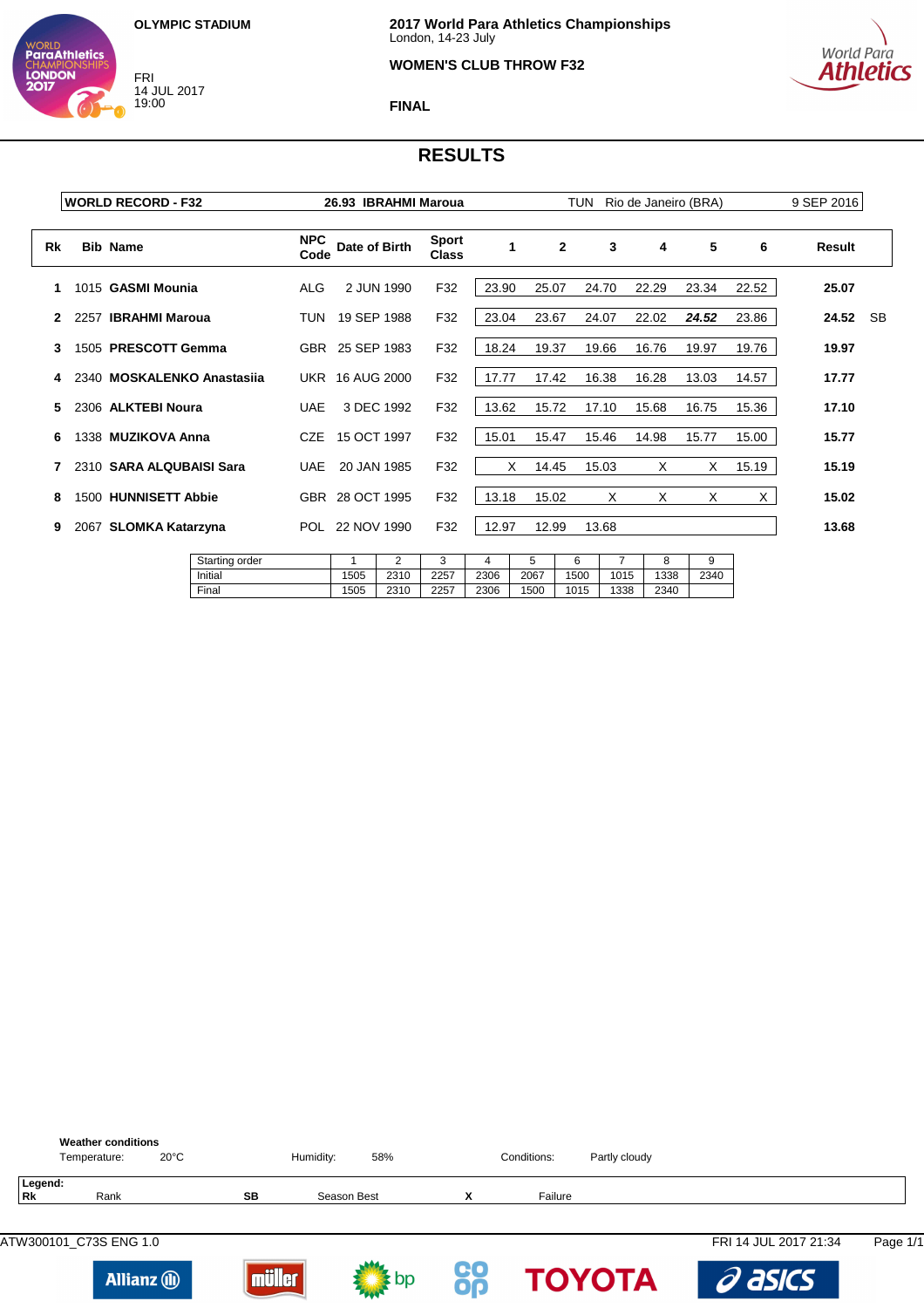FRI 14 JUL 2017 19:20

WORLD<br>**ParaAthletics** 

**LONDON** 



### **WOMEN'S CLUB THROW F51**



**FINAL**

|                  |      | <b>WORLD RECORD</b>        |                    | 23.82 MORRISON Rachael   |                              |       |                | USA        | Claremont, CA (USA) |       |       | 8 APR 2017  |           |
|------------------|------|----------------------------|--------------------|--------------------------|------------------------------|-------|----------------|------------|---------------------|-------|-------|-------------|-----------|
|                  |      | <b>CHAMPIONSHIP RECORD</b> |                    | 21.44 BUTTERFIELD Joanna |                              |       |                | <b>GBR</b> | Doha (QAT)          |       |       | 24 OCT 2015 |           |
| Rk               |      | <b>Bib Name</b>            | <b>NPC</b><br>Code | Date of Birth            | <b>Sport</b><br><b>Class</b> | 1     | $\overline{2}$ | 3          | 4                   | 5     | 6     | Result      |           |
| 1                |      | 2342 OVSII Zoia            |                    | <b>UKR 30 AUG 1994</b>   | F <sub>51</sub>              | 21.66 | 23.73          | 22.08      | 21.79               | 22.54 | 23.74 | 23.74 CR    |           |
| $\boldsymbol{c}$ |      | 2395 MITCHELL Cassie       | USA                | 8 JUN 1981               | F <sub>51</sub>              | 21.45 | 23.37          | X          | X                   | 21.33 | 20.97 | 23.37       | <b>PB</b> |
| 3                |      | 2396 MORRISON Rachael      | <b>USA</b>         | 2 JUN 1987               | F <sub>51</sub>              | 21.28 | 21.64          | 20.69      | 18.35               | 20.43 | 22.92 | 22.92       |           |
| 4                |      | 1493 BUTTERFIELD Joanna    |                    | GBR 19 MAR 1979          | F <sub>51</sub>              | 22.25 | 22.54          | 21.80      | 22.31               | 21.91 | 22.33 | 22.54       |           |
| 5.               | 1497 | <b>GRIMES Kylie</b>        | <b>GBR</b>         | 7 DEC 1987               | F <sub>51</sub>              | 16.99 | 18.43          | 18.31      | 16.08               | 18.62 | 17.50 | 18.62       |           |
| 6                |      | 1632 BHYAN Ekta            | <b>IND</b>         | 7 JUN 1985               | F <sub>51</sub>              | 10.69 | 12.85          | 14.63      | 13.97               | 12.29 | 11.59 | 14.63       |           |
|                  |      | 1725 WELLER Dana-Gaye      | <b>JAM</b>         | 12 JUL 1988              | F <sub>51</sub>              | 7.02  | 6.55           | 7.20       | X                   | 6.54  | 6.63  | 7.20        |           |
|                  |      |                            |                    |                          |                              |       |                |            |                     |       |       |             |           |

| Starting order |      |      |      |      | -<br>u |     |      |
|----------------|------|------|------|------|--------|-----|------|
| Initial        | 2395 | 1493 | 1632 | 1497 | 2342   | 725 | 2396 |
| Final          | 2395 | 1493 | 1632 | 1497 | 2342   | 725 | 2396 |

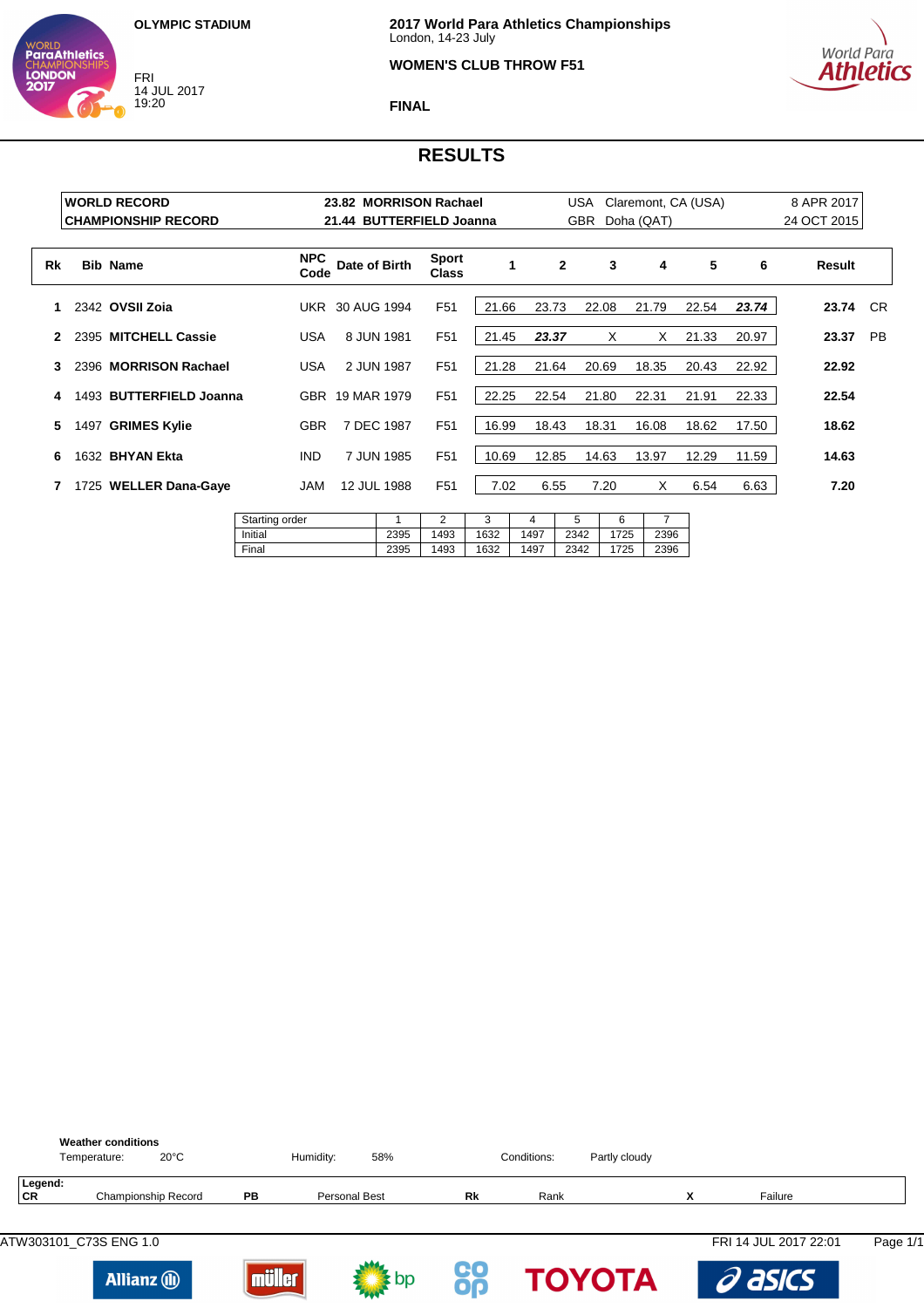

WORLD<br>**ParaAthletics** 

**LONDON** 

### **WOMEN'S DISCUS THROW F52**



**FINAL**

|    |      | <b>WORLD RECORD - F51</b>        |                    | 13.09 MORRISON Rachael  |                       |       |              | USA        | Rio de Janeiro (BRA)    |       |       | 14 SEP 2016 |           |
|----|------|----------------------------------|--------------------|-------------------------|-----------------------|-------|--------------|------------|-------------------------|-------|-------|-------------|-----------|
|    |      | <b>CHAMPIONSHIP RECORD - F51</b> |                    | 13.00 KNIEZKOVA Martina |                       |       |              | <b>CZE</b> | Villeneuve d'Ascq (FRA) |       |       | 23 JUL 2002 |           |
|    |      | <b>IWORLD RECORD - F52</b>       |                    | 15.28 KNIEZKOVA Martina |                       |       |              | <b>CZE</b> | Athens (GRE)            |       |       | 20 SEP 2004 |           |
|    |      | <b>CHAMPIONSHIP RECORD - F52</b> |                    | 13.99 KNIEZKOVA Martina |                       |       |              | CZE.       | Assen (NED)             |       |       | 5 SEP 2006  |           |
|    |      |                                  |                    |                         |                       |       |              |            |                         |       |       |             |           |
| Rk |      | <b>Bib Name</b>                  | <b>NPC</b><br>Code | Date of Birth           | Sport<br><b>Class</b> | 1     | $\mathbf{2}$ | 3          | 4                       | 5     | 6     | Result      |           |
|    |      | 2395 MITCHELL Cassie             | <b>USA</b>         | 8 JUN 1981              | F <sub>51</sub>       | X     | 12.41        | 12.63      | 12.34                   | 13.23 | 12.90 | 13.23       | <b>WR</b> |
| 2  |      | 2396 MORRISON Rachael            | <b>USA</b>         | 2 JUN 1987              | F <sub>51</sub>       | 11.67 | 10.94        | 12.35      | 11.61                   | 11.68 | 11.97 | 12.35       | <b>SB</b> |
| 3. |      | 2342 OVSII Zoja                  |                    | UKR 30 AUG 1994         | F <sub>51</sub>       | 11.52 | 11.50        | 11.97      | 11.57                   | 11.58 | 11.85 | 11.97       |           |
| 4  | 1932 | OCHOA DELGADO Leticia            | <b>MEX</b>         | 4 MAR 1979              | F <sub>52</sub>       | 10.60 | 10.88        | 11.09      | 9.87                    | 11.35 | 11.03 | 11.35       | <b>PB</b> |
| 5. |      | 2054 BIELSKA Daria               | POL.               | 19 NOV 1994             | F <sub>52</sub>       | 5.56  | 5.61         | 5.95       | 5.92                    | 5.64  | 5.12  | 5.95        | <b>PB</b> |
|    |      | 1493 BUTTERFIELD Joanna          |                    | GBR 19 MAR 1979         | F <sub>51</sub>       |       |              |            |                         |       |       | <b>DNS</b>  |           |
|    |      |                                  |                    |                         |                       |       |              |            |                         |       |       |             |           |

| Starting order |      | ⌒    |      |      | w    |      |
|----------------|------|------|------|------|------|------|
| Initial        | 1493 | 2342 | 2396 | 2054 | 1932 | 2395 |
| Final          | 2342 | 2396 | 2054 | 1932 | 2395 |      |

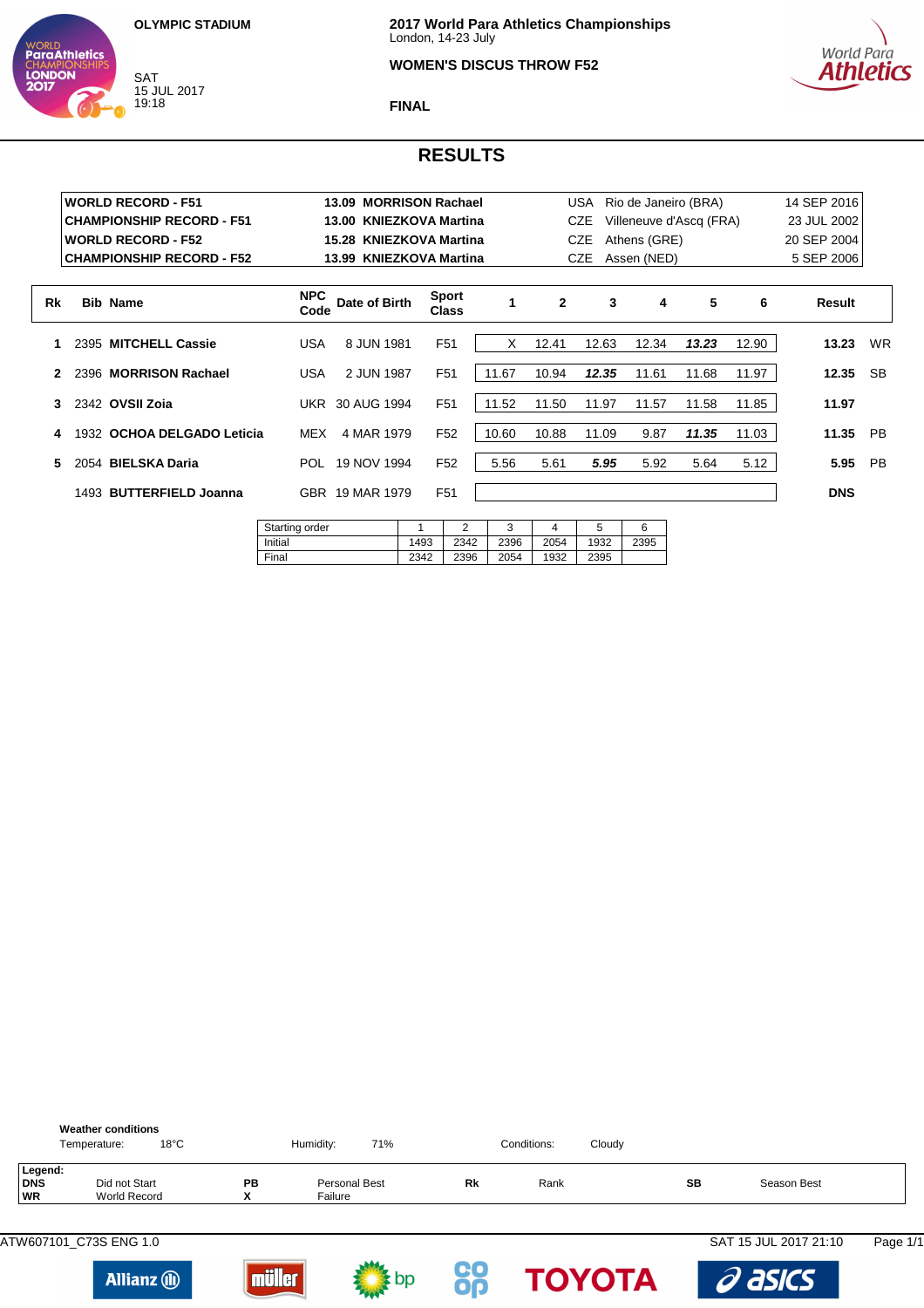**Final** 



**LONDON** 

### **WOMEN'S DISCUS THROW F55**



**FINAL**

# **RESULTS**

# **CORRECTED 21 JUL 23:02**

|    |                | <b>WORLD RECORD - F54</b>        |         |                    | 19.96 FESSLOVA Jana |            |                              |       |       | <b>CZE</b>   |            | Frydek-Mistek (CZE)     |       |       | 29 AUG 2004   |           |
|----|----------------|----------------------------------|---------|--------------------|---------------------|------------|------------------------------|-------|-------|--------------|------------|-------------------------|-------|-------|---------------|-----------|
|    |                | <b>CHAMPIONSHIP RECORD - F54</b> |         |                    |                     |            | 19.27 UGWUNWA Flora          |       |       | <b>NGR</b>   | Doha (QAT) |                         |       |       | 28 OCT 2015   |           |
|    |                | <b>WORLD RECORD - F55</b>        |         |                    |                     |            | 27.80 BUGGENHAGEN Marianne   |       |       | <b>GER</b>   |            | Beijing (CHN)           |       |       | 9 SEP 2008    |           |
|    |                | <b>CHAMPIONSHIP RECORD - F55</b> |         |                    |                     |            | 27.48 BUGGENHAGEN Marianne   |       |       | <b>GER</b>   |            | Villeneuve d'Ascq (FRA) |       |       | 26 JUL 2002   |           |
| Rk |                | <b>Bib Name</b>                  |         | <b>NPC</b><br>Code | Date of Birth       |            | <b>Sport</b><br><b>Class</b> |       | 1     | $\mathbf{2}$ | 3          | 4                       | 5     | 6     | <b>Result</b> |           |
| 1. |                | 1851 DADZITE Diana               |         | LAT                |                     | 4 FEB 1986 | F <sub>55</sub>              | 21.89 | 23.18 |              | 23.11      | 22.55                   | 22.67 | 23.04 | 23.18         | PB        |
| 2  |                | 1272 CASTANO SALAZAR EM          |         | COL                |                     | 9 OCT 1985 | F <sub>55</sub>              | 21.06 | 21.30 |              | 21.09      | 19.72                   | 20.94 | 20.63 | 21.30         | AR        |
| 3  |                | 1629 Karam Jyoti                 |         | <b>IND</b>         | 30 NOV 1987         |            | F <sub>55</sub>              | 13.26 | 17.44 |              | 19.02      | X                       | 16.99 | 17.41 | 19.02         | SB        |
| 4  |                | 1155 ALOMARI Rooba               |         | <b>BRN</b>         | 23 JAN 1991         |            | F <sub>55</sub>              | 18.75 | 18.00 |              | 17.70      | 18.51                   | 19.01 | 17.47 | 19.01         |           |
| 5. |                | 1248 YANG Liwan                  |         |                    | CHN 18 JAN 1978     |            | F <sub>54</sub>              | 18.46 | 17.75 |              | X          | 18.19                   | X     | 18.76 | 18.76         | <b>SB</b> |
| 6  |                | 1691 AFSHAWI Zahraa              |         | <b>IRQ</b>         | 15 JAN 1991         |            | F <sub>55</sub>              | 17.11 | 17.58 |              | 16.34      | 15.96                   | 15.70 | 16.06 | 17.58         |           |
| 7  |                | 1339 NOVAKOVA Katerina           |         | <b>CZE</b>         | 18 DEC 1997         |            | F <sub>55</sub>              | 15.44 | 13.04 |              | 14.89      | X                       | 14.64 | 14.65 | 15.44         |           |
| 8  |                | 1149 GOMES Elizabeth             |         | <b>BRA</b>         | 15 JAN 1965         |            | F <sub>55</sub>              | 14.14 | 14.85 |              | 15.07      | 15.32                   | 15.22 | 15.41 | 15.41         |           |
| 9  |                | 1931 GUERRERO C. RM              |         |                    | MEX 30 NOV 1984     |            | F <sub>55</sub>              | 13.16 |       | X            | 13.30      |                         |       |       | 13.30         |           |
|    | Starting order |                                  |         |                    | 1                   | 2          | 3                            | 4     | 5     | 6            | 7          | 8                       | 9     |       |               |           |
|    |                |                                  | Initial |                    | 1248                | 1149       | 1629                         | 1851  | 1931  | 1339         | 1272       | 1155                    | 1691  |       |               |           |

|                           | <b>Weather conditions</b><br>$22^{\circ}$ C<br>Temperature: |           | Humidity:            | 46% |    | Conditions: | Sunny |    |                       |          |
|---------------------------|-------------------------------------------------------------|-----------|----------------------|-----|----|-------------|-------|----|-----------------------|----------|
| Legend:<br><b>AR</b><br>x | Area Record<br>Failure                                      | <b>PB</b> | <b>Personal Best</b> |     | Rk | Rank        |       | SВ | Season Best           |          |
|                           |                                                             |           |                      |     |    |             |       |    | FRI 21 JUL 2017 23:02 | Page 1/1 |







1248

1149 1629

1851 1339

1272

1155

1691



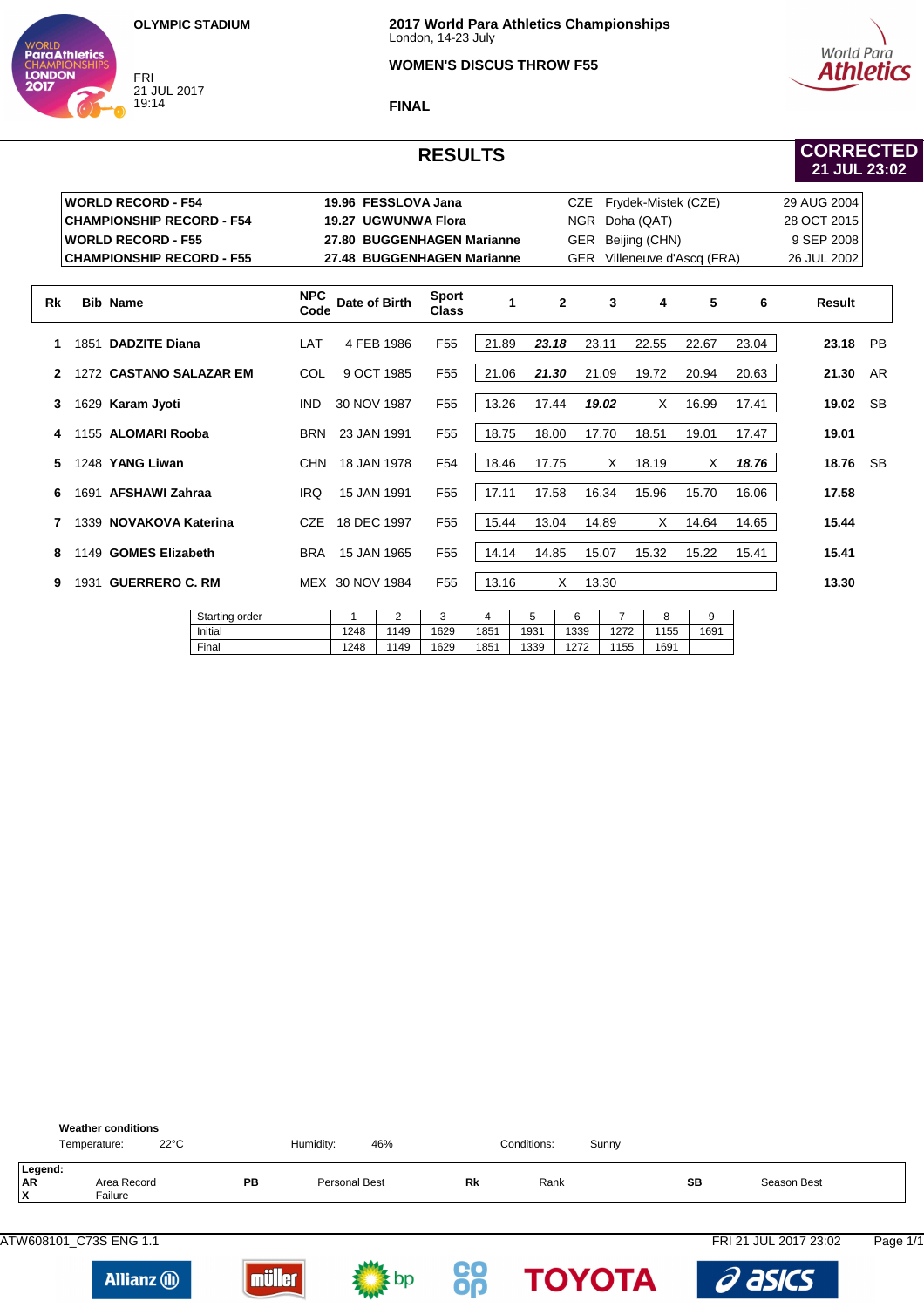

WORLD<br>**ParaAthletics** 

**LONDON** 

### **WOMEN'S DISCUS THROW F57**



#### **FINAL**

## **RESULTS**

|    | <b>WORLD RECORD - F56</b>        |                    | 26.17 MEDJMEDJ Nadia  |                              |       |              | ALG        | Dubai (UAE) |       |       | 22 MAR 2017   |           |
|----|----------------------------------|--------------------|-----------------------|------------------------------|-------|--------------|------------|-------------|-------|-------|---------------|-----------|
|    | <b>CHAMPIONSHIP RECORD - F56</b> |                    | 24.23 WILLING Martina |                              |       |              | <b>GER</b> | Lyon (FRA)  |       |       | 23 JUL 2013   |           |
|    | <b>WORLD RECORD - F57</b>        |                    | 34.68 SAIFI Nassima   |                              |       |              | ALG        | Dubai (UAE) |       |       | 25 FEB 2015   |           |
|    | <b>CHAMPIONSHIP RECORD - F57</b> |                    | 34.31 SAIFI Nassima   |                              |       |              | <b>ALG</b> | Doha (QAT)  |       |       | 27 OCT 2015   |           |
| Rk | <b>Bib Name</b>                  | <b>NPC</b><br>Code | Date of Birth         | <b>Sport</b><br><b>Class</b> | 1     | $\mathbf{2}$ | 3          | 4           | 5     | 6     | <b>Result</b> |           |
| 1  | 1018 SAIFI Nassima               | <b>ALG</b>         | 29 OCT 1988           | F <sub>57</sub>              | 30.88 | 34.05        | 33.00      | 28.69       | 32.02 | 32.73 | 34.05         |           |
| 2  | 1672 BARRY Orla                  | <b>IRL</b>         | 21 SEP 1989           | F <sub>57</sub>              | 28.55 | 28.89        | 28.23      | 26.33       | 27.66 | 27.70 | 28.89         |           |
| 3. | 1930 ESTRADA BERNAL Floralia     | MEX                | 8 AUG 1990            | F <sub>57</sub>              | 27.51 | 27.18        | 27.76      | 25.96       | 27.09 | 26.79 | 27.76         | AR.       |
| 4  | 1014 DJELAL Safia                | <b>ALG</b>         | 4 MAR 1983            | F <sub>57</sub>              | X     | 24.24        | 26.55      | 22.84       | 25.36 | X     | 26.55         |           |
| 5. | 1017 MEDJMEDJ Nadia              |                    | ALG 20 MAR 1974       | F <sub>56</sub>              | 25.93 | 25.31        | 23.03      | 22.41       | 23.98 | 22.94 | 25.93         | <b>CR</b> |
| 6  | 1935 ROSALES MONTIEL Catalina    |                    | MEX 18 JAN 1966       | F <sub>57</sub>              | 23.92 | 24.85        | 24.47      | 24.74       | 23.59 | 24.18 | 24.85         |           |
| 7  | 2308 ALRASHEEDY Siham            | <b>UAE</b>         | 8 SEP 1982            | F <sub>57</sub>              | 22.51 | 23.83        | 24.59      | 23.03       | X     | 23.98 | 24.59         |           |
| 8  | 1944 GENDENDARJAA Tsogtgerel     | <b>MGL</b>         | 8 JUN 1974            | F <sub>57</sub>              | 21.20 | 23.10        | 22.64      | 22.18       | X     | 22.66 | 23.10         | <b>SB</b> |
| 9  | 1724 GRANT Sylvia                | <b>JAM</b>         | 8 JAN 1963            | F <sub>57</sub>              | 20.95 | 21.18        | 21.45      |             |       |       | 21.45         |           |
| 10 | 1895 EL BARAKA Nezha             | <b>MAR</b>         | 1 JAN 1978            | F <sub>57</sub>              | 20.27 | 20.47        | 20.14      |             |       |       | 20.47         |           |
| 11 | 1168 KOLEVA Ivanka               | <b>BUL</b>         | 9 DEC 1968            | F <sub>57</sub>              | 19.31 | 17.97        | 20.13      |             |       |       | 20.13         |           |
| 12 | 1340 OBROVA Miroslava            | CZE                | 10 AUG 1975           | F <sub>57</sub>              | 18.64 | 18.32        | 18.83      |             |       |       | 18.83         |           |
|    |                                  |                    |                       |                              |       |              |            |             |       |       |               |           |

| Starting order |      | -    |      |      |      |      |      |      |      | $\overline{ }$<br>ັ |      | . .  |
|----------------|------|------|------|------|------|------|------|------|------|---------------------|------|------|
| Initia         | 944  | 1017 | 1935 | 1672 | 1724 | 1168 | 1895 | 1014 | 1340 | 1018                | 2308 | 1930 |
| Final          | 1944 | 1017 | 1935 | 1672 | 1014 | 1018 | 2308 | 1930 |      |                     |      |      |



**CO TOYOTA** 

asics



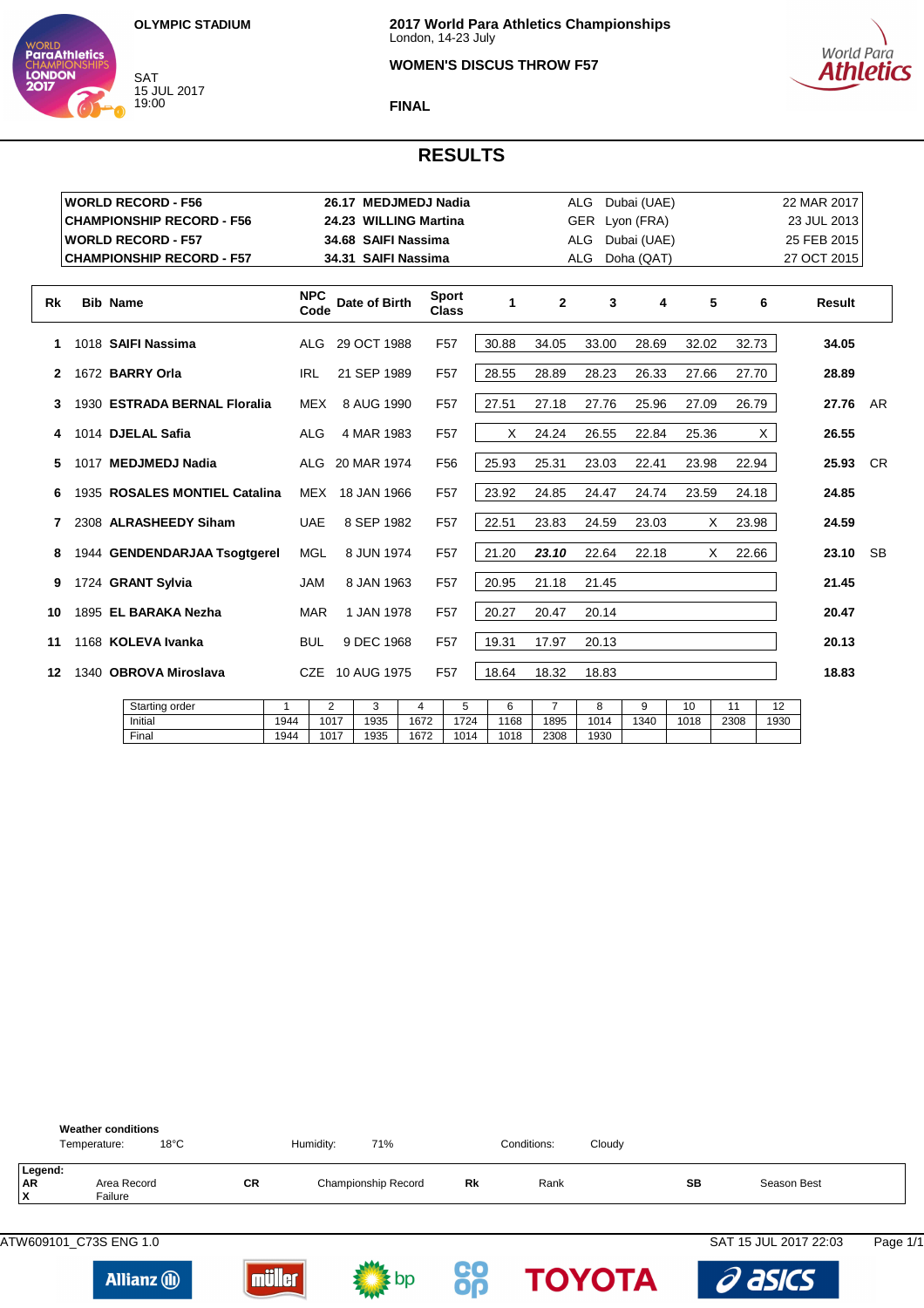MON 17 JUL 2017 11:05

WORLD<br>**ParaAthletics** 

**CHAMPION**<br>**LONDON**<br>**2017** 



#### **WOMEN'S SHOT PUT F34**



**FINAL**

|              | <b>WORLD RECORD</b>  |                                    | 8.75 ZOU Lijuan |              |                              |                   |                   |                   | CHN Rio de Janeiro (BRA) |      |      | 14 SEP 2016 |           |
|--------------|----------------------|------------------------------------|-----------------|--------------|------------------------------|-------------------|-------------------|-------------------|--------------------------|------|------|-------------|-----------|
| Rk           | <b>Bib Name</b>      | <b>NPC</b><br>Code                 | Date of Birth   |              | <b>Sport</b><br><b>Class</b> |                   | $\mathbf{2}$      | 3                 | 4                        | 5    | 6    | Result      |           |
| 1            | 1259 ZOU Lijuan      | <b>CHN</b>                         | 6 AUG 1994      |              | F34                          | 8.14              | 7.97              | 8.23              | 7.61                     | 7.38 | 7.96 | 8.23 SB     |           |
| $\mathbf{2}$ | 2060 KORNOBYS Lucyna | POL.                               | 17 FEB 1978     |              | F34                          | 6.75              | 7.58              | 7.92              | 7.94                     | 8.22 | 7.91 | 8.22        | <b>SB</b> |
| 3            | 2008 HAMILL Jessica  | <b>NZL</b>                         | 20 JUL 1990     |              | F34                          | 7.71              | 7.77              | 7.65              | 7.55                     | 7.62 | 7.75 | 7.77        | <b>SB</b> |
| 4            | 1893 AMOUDI Saida    | MAR                                | 1 JAN 1980      |              | F34                          | 7.44              | 7.69              | 7.36              | 7.23                     | 7.41 | 7.37 | 7.69        | AR        |
| 5            | 1510 WALLACE Vanessa | GBR                                | 20 JUN 1977     |              | F34                          | 7.63              | 6.92              | 7.09              | 7.37                     | 7.53 | 7.64 | 7.64        | PB        |
|              | 1843 NAJIM Basimah   | <b>KUW</b>                         | 2 JAN 1967      |              | F34                          | X                 | X                 | X                 | $\blacksquare$           |      | ۰    | NM          |           |
|              |                      | Starting order<br>Initial<br>Final |                 | 1510<br>1510 | 2<br>1259<br>1259            | 3<br>1843<br>1843 | 4<br>2008<br>2008 | 5<br>2060<br>2060 | 6<br>1893<br>1893        |      |      |             |           |



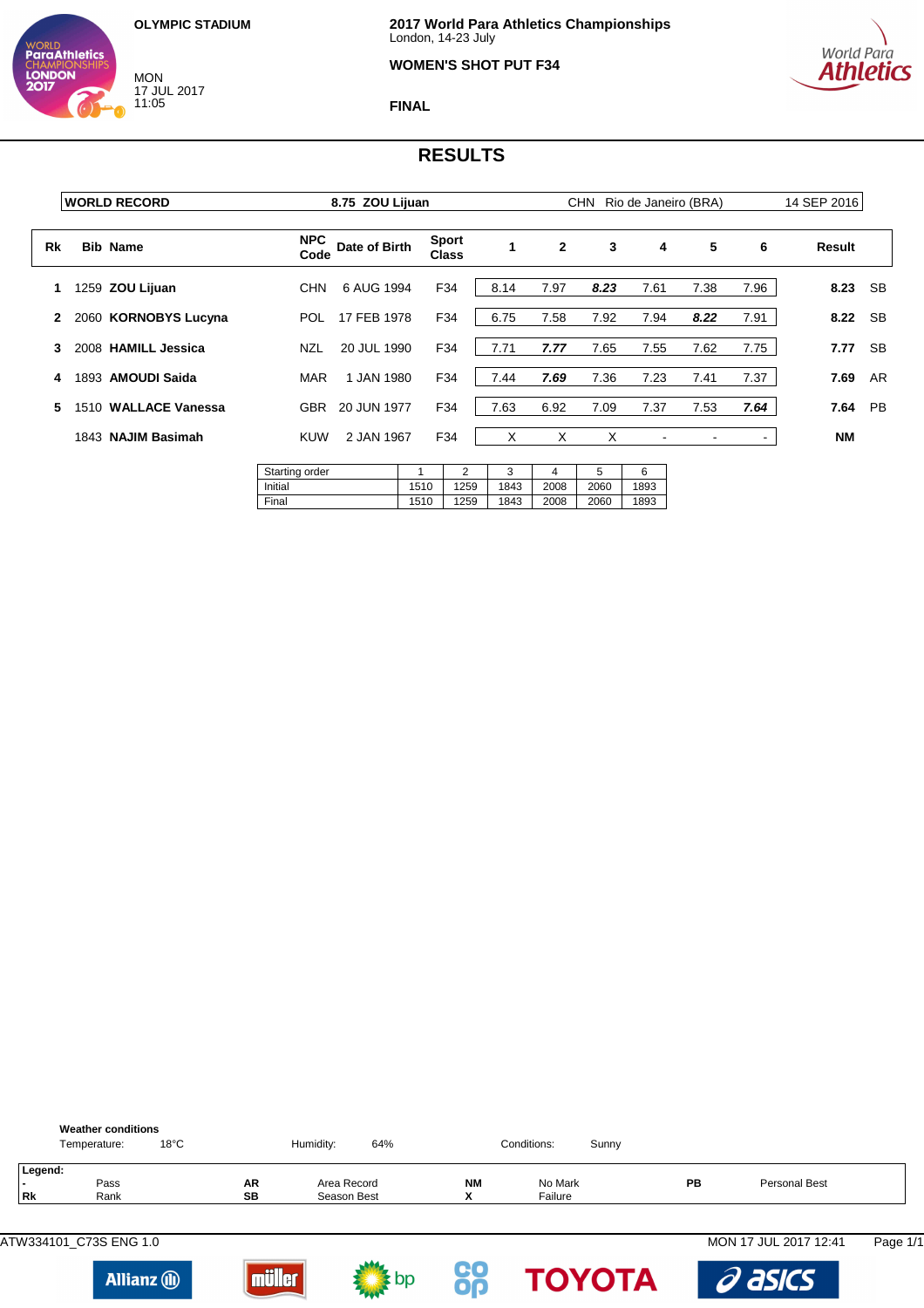TUE 18 JUL 2017 11:15

WORLD<br>**ParaAthletics** 

**LONDON** 



### **WOMEN'S SHOT PUT F54**



**FINAL**

|                  | <b>WORLD RECORD</b><br><b>CHAMPIONSHIP RECORD</b> |                         |                                           | 7.90 YANG Liwan<br>7.64 YANG Liwan |                       |      | CHN<br>Beijing (CHN)<br>Doha (QAT)<br>CHN |      |      |      |      | 23 APR 2016<br>25 OCT 2015 |           |  |
|------------------|---------------------------------------------------|-------------------------|-------------------------------------------|------------------------------------|-----------------------|------|-------------------------------------------|------|------|------|------|----------------------------|-----------|--|
| Rk               |                                                   | <b>Bib Name</b>         | <b>NPC</b><br>Code                        | Date of Birth                      | Sport<br><b>Class</b> | 1    | $\mathbf{2}$                              | 3    | 4    | 5    | 6    | Result                     |           |  |
| 1                |                                                   | 1248 YANG Liwan         | <b>CHN</b>                                | 18 JAN 1978                        | F <sub>54</sub>       | 7.05 | 7.43                                      | 7.14 | 6.98 | 7.05 | 7.36 | 7.43                       |           |  |
| $\boldsymbol{c}$ | 2251                                              | <b>AIDI Hania</b>       | TUN                                       | 10 DEC 1977                        | F <sub>54</sub>       | 6.28 | 6.64                                      | 6.82 | 6.14 | 6.49 | 6.38 | 6.82                       |           |  |
| 3                | 1938                                              | ZARZA GUADARRAMA Gloria |                                           | MEX 20 AUG 1984                    | F <sub>54</sub>       | 6.25 | 6.42                                      | 6.47 | 6.39 | 6.60 | 6.20 | 6.60                       | AR        |  |
| 4                |                                                   | 1120 NEZHURA Yuliya     | <b>BLR</b>                                | 6 AUG 1975                         | F <sub>54</sub>       | 5.63 | 5.45                                      | 5.50 | 5.29 | 5.40 | 5.43 | 5.63                       | <b>PB</b> |  |
| 5.               |                                                   | 1336 KACANU Eva         | <b>CZE</b>                                | 20 MAY 1965                        | F <sub>54</sub>       | 5.28 | 5.22                                      | 5.20 | 5.22 | 5.61 | 5.32 | 5.61                       | <b>SB</b> |  |
| 6                |                                                   | 2134 SITU Ntombizanele  | <b>RSA</b><br>$\sim$ $\sim$ $\sim$ $\sim$ | 19 JAN 1971                        | F <sub>54</sub>       | 5.35 | 5.34                                      | 5.21 | 4.10 | 5.45 | 5.36 | 5.45                       |           |  |

| Starting order |      |      |      |      | ັ    |      |
|----------------|------|------|------|------|------|------|
| Initial        | 1120 | 2251 | 1336 | 2134 | 1248 | 1938 |
| Final          | 1120 | 2251 | 1336 | 2134 | 1248 | 1938 |